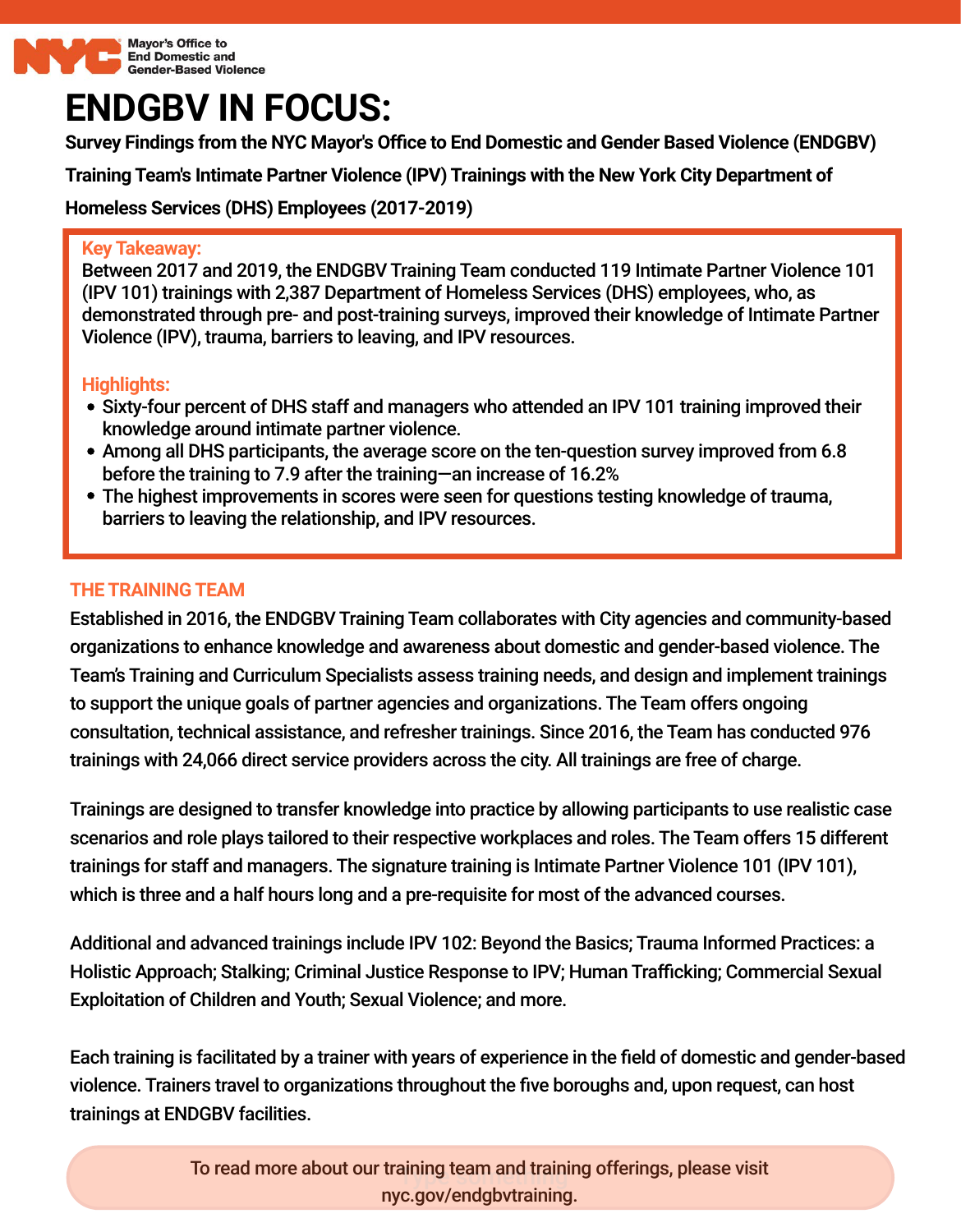#### **PARTNERSHIP - DEPARTMENTOF HOMELESS SERVICES**

physical health problems.  $^{\mathsf{2}}$ New York City Department of Homeless Services (DHS) employees and staff, in their professional roles, are likely to encounter victims of intimate partner violence.  $^{\mathsf{1}}$ Violence is prevalent in the lives of homeless families with young children. And, victims of intimate partner violence are at increased risk of trauma-related mental and

In 2017, the ENDGBV Training Team partnered with DHS to provide training to DHS employees and contracted staff. Between 2017 and 2019, the Training Team conducted 119 IPV 101 trainings with 2,387 DHS participants.<sup>3</sup>



### **Survey Results: Intimate Partner Violence 101**

Intimate Partner Violence 101 (IPV 101), the signature training, aims to improve participants' knowledge and skills in identifying and responding to intimate partner violence (IPV). Topics include general IPV language, forms, and tactics; IPV prevalence and impacts; IPV in the context of systemic oppression; neurobiology of trauma and its implications for practice; and IPV resources.

To measure changes in participants' knowledge, pre- and post-training surveys are conducted at the start and end of trainings. Surveys are conducted with electronic polling software. The pre- and posttraining surveys are identical, consisting of the same ten questions with three possible response options (agree/disagree/unsure). Specifically, these questions measure participants' understanding of IPV, barriers to leaving a relationship, trauma, and available resources. Participant responses are anonymous.

A total of 232 DHS employees and staff participated in pre- and post-training surveys during 13 IPV 101 trainings. $^{4}$  Their self-reported roles break down as follows: 37% case managers, 19% social workers, 8% residential managers, 5% administrators, 3% housing specialists, and 13% other. Fifteen percent did not identify their role. Forty-two percent of the participants reported no prior experience working with a survivor of intimate partner violence.

An analysis of pre- and post-training survey data shows that participation in IPV 101 improved participants' knowledge of intimate partner violence. Of the participants analyzed, 64% had a higher score on the post-training survey compared to the pre-training survey.

- Since 2017, ENDGBV provided a total of 218 trainings to 4,735 DHS employees. 3
- In 2018, ENDGBV began to administer pre- and post-surveys to DHS employees participating in IPV 101 trainings at the Manhattan family Justice Center. Pre- and post-survey completion is strongly encouraged but not mandated for training participants. 2 4

 $^1$  Swick, K.J. The Dynamics of Violence and Homelessness Among Young Families. Early Childhood Education Journal, J36, 81-85 (2008). Available at: https://doi.org/10.1007/s10643-007-0220-5.

<sup>&</sup>lt;sup>2</sup> Black, M.C., Basile, K.C., Breiding, M.J., Smith, S.G., Walters, M.L., Merrick, M.T., Chen, J., & Stevens, M.R. (2011). The National Intimate Partner and Sexual Violence Survey (NISVS): 2010 Summary Report. Atlanta, GA: National Center for Injury Prevention and Control, Centers for Disease Control and Prevention. Available at: [https://www.cdc.gov/violenceprevention/pdf/nisvs\\_report2010-a.pdf](https://www.cdc.gov/violenceprevention/pdf/nisvs_report2010-a.pdf).